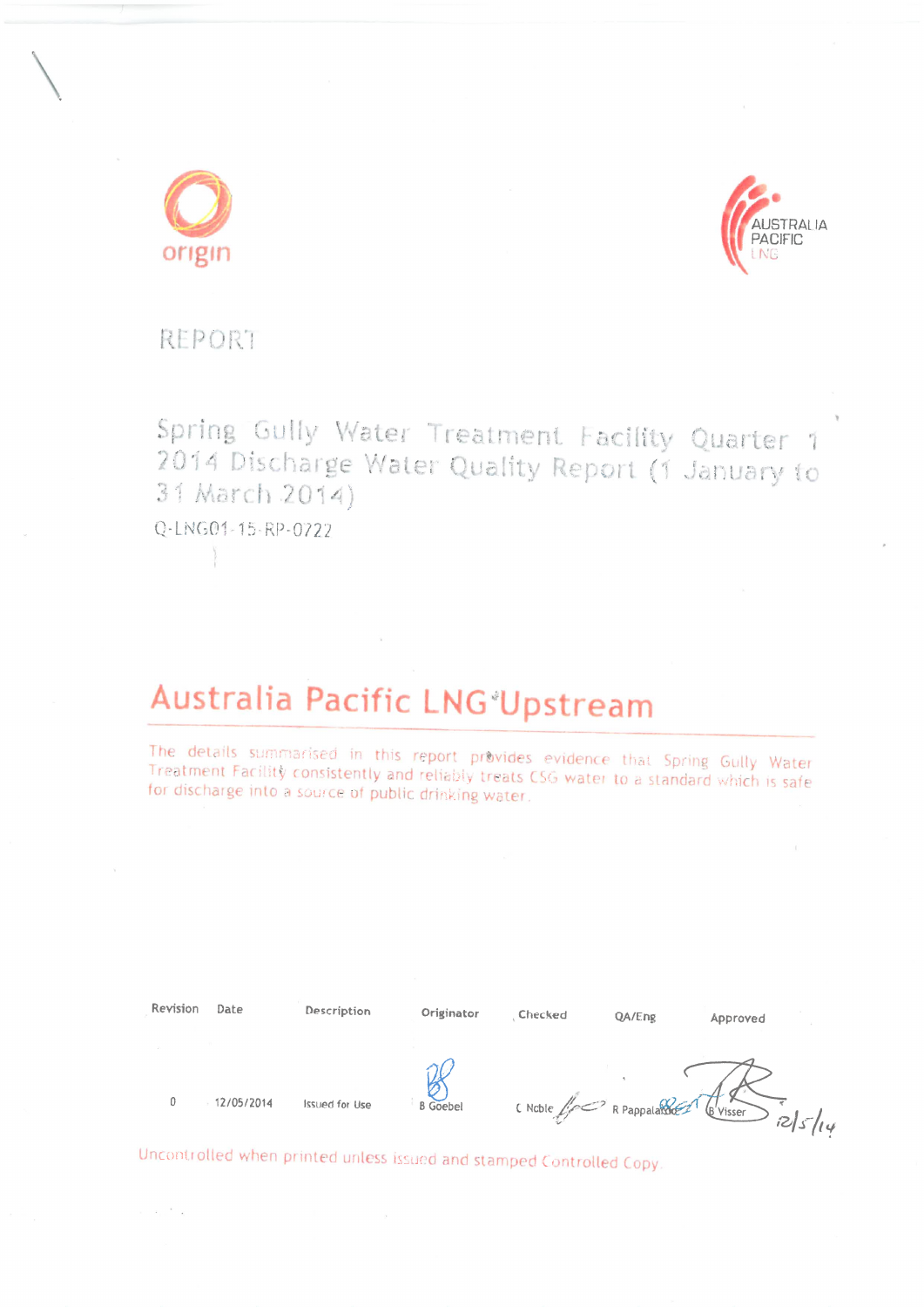# **Release Notice**

This document is available through the Australia Pacific LNG Upstream Project controlled document system TeamBinder™. The responsibility for ensuring that printed copies remain valid rests with the user. Once printed, this is an uncontrolled document unless issued and stamped Controlled Copy.

Third-party issue can be requested via the Australia Pacific Upstream Project Document Control Group.

# **Document Conventions**

The following terms in this document apply:

- **Will**, **shall** or **must** indicate a mandatory course of action
- **Should** indicates a recommended course of action
- **May** or **can** indicate a possible course of action.

## **Document Custodian**

The custodian of this document is the Australia Pacific Upstream Project – Environmental Compliance Manager. The custodian is responsible for maintaining and controlling changes (additions and modifications) to this document and ensuring the stakeholders validate any changes made to this document.

# **Deviations from Document**

Any deviation from this document must be approved by the Australia Pacific Upstream Project - Environmental Compliance Manager.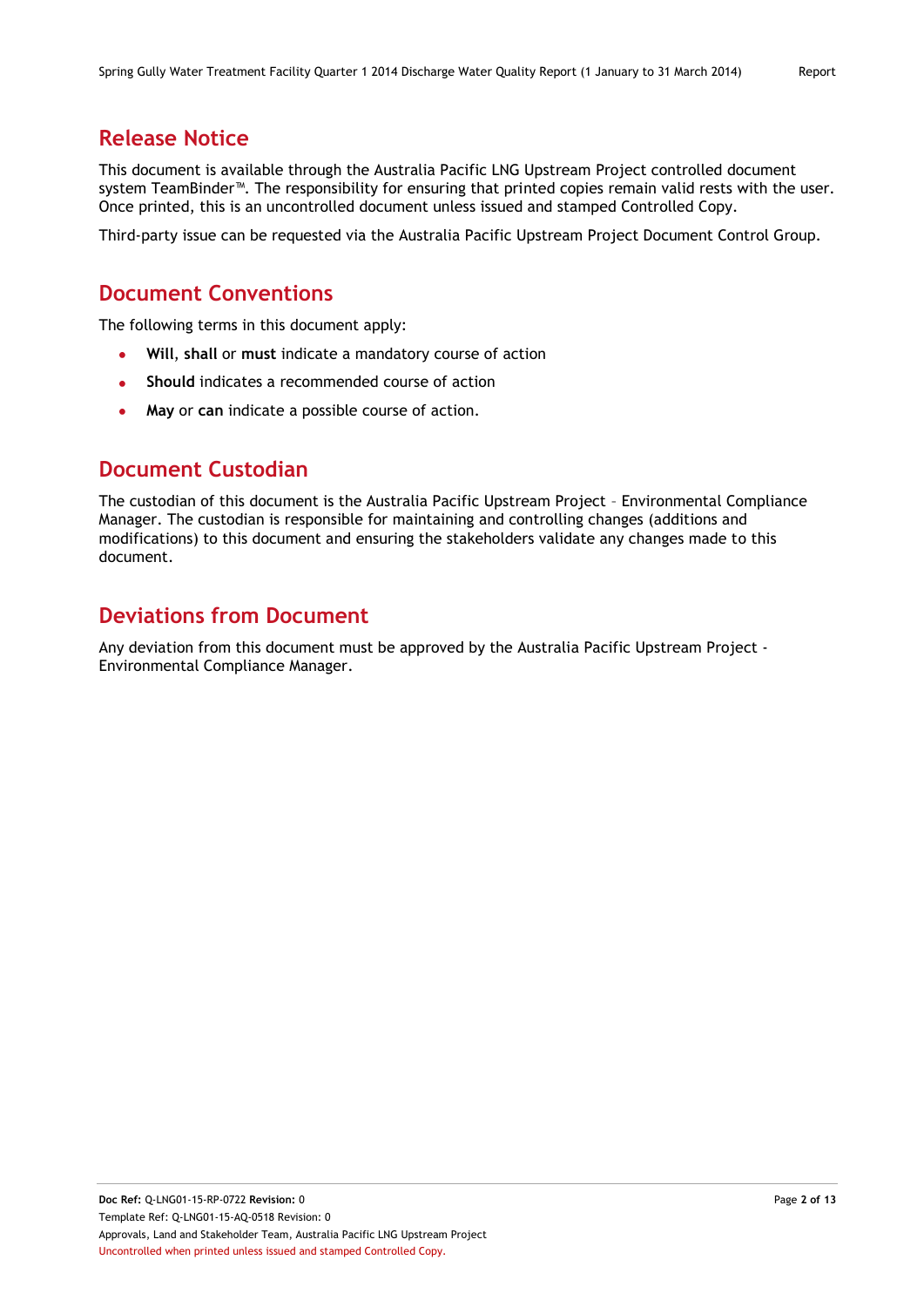# **Table of Contents**

| 1. |      |                                                                              |  |  |
|----|------|------------------------------------------------------------------------------|--|--|
| 2. |      |                                                                              |  |  |
| 3. |      |                                                                              |  |  |
|    | 3.1. |                                                                              |  |  |
|    | 3.2. |                                                                              |  |  |
|    | 3.3. |                                                                              |  |  |
|    | 3.4. |                                                                              |  |  |
| 4. |      |                                                                              |  |  |
|    | 4.1. |                                                                              |  |  |
|    | 4.2. |                                                                              |  |  |
|    | 4.3. |                                                                              |  |  |
|    |      | Appendix 1: Summary of Weekly Treated CSG Water Quality Monitoring Results10 |  |  |
|    |      |                                                                              |  |  |
|    |      |                                                                              |  |  |

# **Table of Figures**

# **List of Tables**

| Table 1 - Summary of the Characterisation Testing - Showing Detected Maximum Monitoring Results for |  |
|-----------------------------------------------------------------------------------------------------|--|
|                                                                                                     |  |
| Table 2 - Complete Characterisation Testing - Showing Detected Maximum  11                          |  |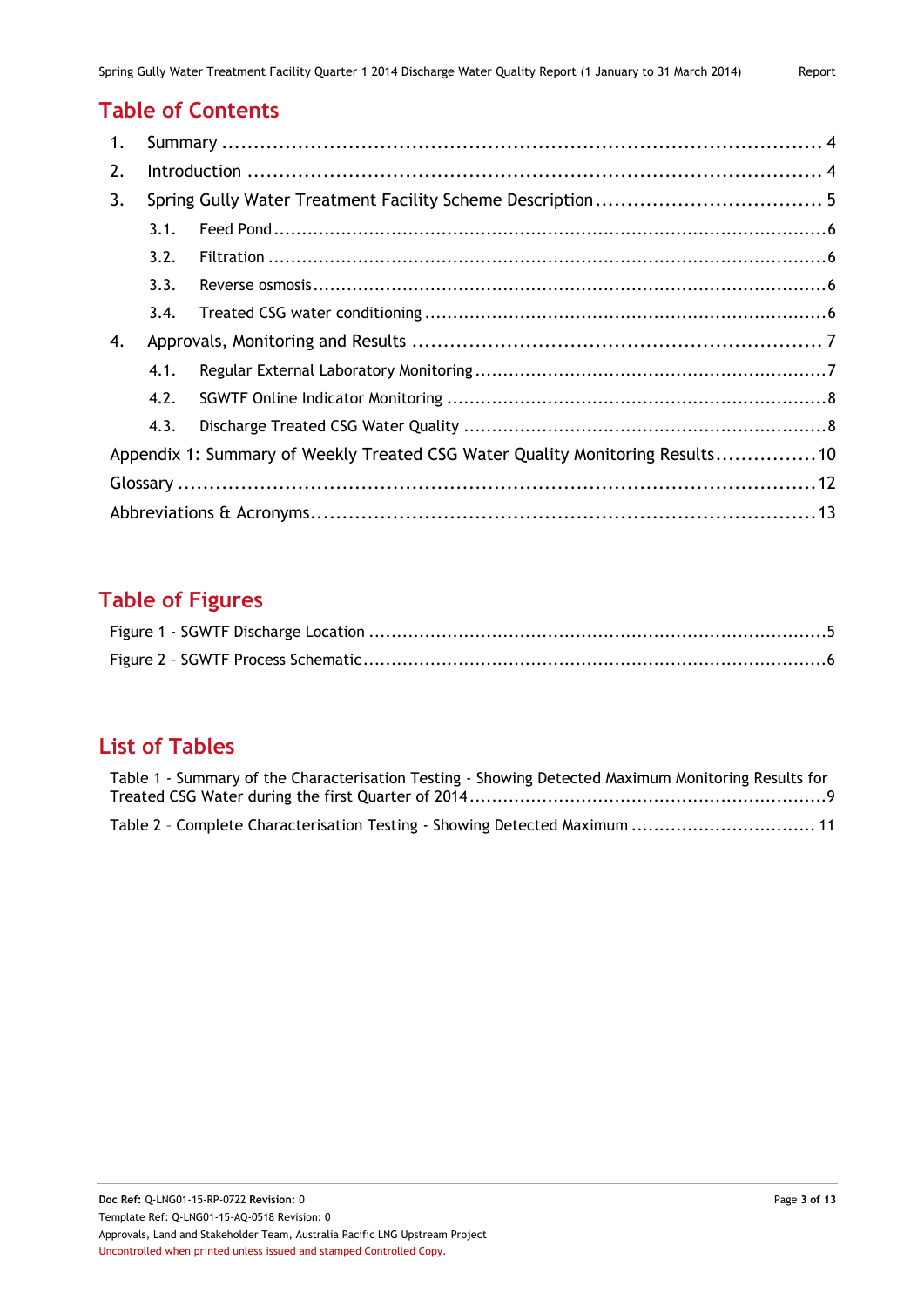## <span id="page-3-0"></span>**1. Summary**

Australia Pacific LNG is a joint venture between Origin, ConocoPhillips and Sinopec, to deliver a coal seam gas (CSG) to liquefied natural gas (LNG) project which will deliver gas to domestic and overseas markets.

Australia Pacific LNG is the leading CSG producer in Queensland, supplying more than 40% of the State's domestic gas requirements.

The Spring Gully Water Treatment Facility (SGWTF) has been designed using the best available technology to treat water produced as part of the gas extraction process. CSG water is treated to a quality consistent with potable water. The high quality water is suitable for a variety of beneficial uses and is currently utilised to irrigate a 300 hectare Pongamia plantation. During periods of high rainfall where irrigation is not required, surplus treated CSG water is discharged into Eurombah Creek, which flows into the Dawson River. To further reduce the requirement to discharge treated CSG water into Eurombah Creek, Australia Pacific LNG gained approval to undertake a 12 month trial to reinject treated water into the Precipice sandstone. This pilot was successful and is currently being upgraded to a full scale operation.

This report presents a summary of the water quality monitoring results obtained during the first quarter of Calendar Year 2014. During this quarter there has been *one exceedance in water quality criteria* from the SGWTF, further details of which are provided in Section 4.3. This Report has been produced in accordance with the Queensland Government's *Public Reporting Guideline for Recycled Water Schemes*  (DERM, 2011) and the *Water Supply (Safety and Reliability) Act 2008* (the Act).

## <span id="page-3-1"></span>**2. Introduction**

CSG production relies on the removal of water from the coal seams allowing gas to be readily extracted. The removed water is referred to as CSG water.

CSG water is generally of low quality with very few applications for direct use. Due to the low quality and permeability of the coal seams, use of water from coal seams is generally restricted to a small number of agricultural and industrial operations. To maximise the potential future value of CSG water, Australia Pacific LNG has chosen to utilise an advanced desalination process to treat the water to a quality consistent with domestic potable water supplies.

The SGWTF is one of Australia Pacific LNG's major installations where CSG water is treated. The desalinisation process within the SGWTF utilises the best available technologies to a quality consistent with domestic potable supply.

Once treated, the CSG water is used onsite for Australia Pacific LNG's business activities, including a 300 hectare *Pongamia* irrigation plantation and construction activities. This reduces Australia Pacific LNG's reliance on other water resources.

In the first quarter of 2014, approximately 95% of water was utilised for beneficial reuse. The remaining treated CSG water was discharged to augment the flows within Eurombah Creek, a tributary of the Dawson River.

The Dawson River is an essential resource to the local communities and landowners in the region. It is the principal drinking water supply for the Cracow, Theodore, Moura, Baralaba, and Duaringa townships located more than 200 kilometres downstream from the SGWTF. The river is also used for agricultural irrigation and to support local industries. Protection is therefore vital to ensure its long term sustainable use. Modelling has shown that the treated CSG water discharged from SGWTF, on average, makes up less than 1% of the total flow at the closest drinking water supply (i.e. at the Gyranda Weir).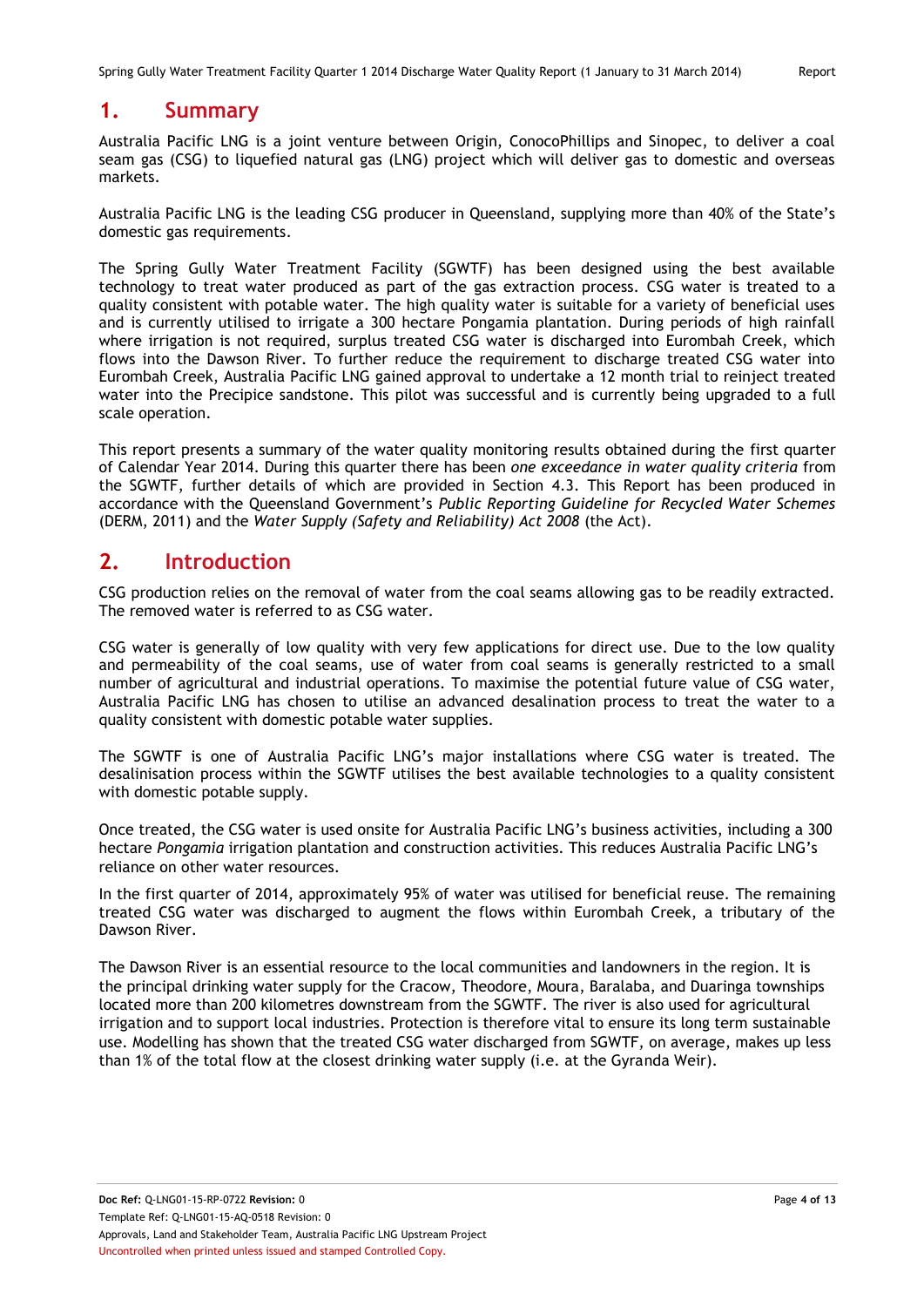

**Figure 1 - SGWTF Discharge Location**

<span id="page-4-1"></span>To ensure the safety and reliability of the treated CSG water entering potential sources of drinking water, Australia Pacific LNG undertakes a comprehensive monitoring program of water quality sampling, testing and reporting. This report summarises the results of that monitoring conducted during the first quarter (from 1 January to 31 March) of 2014.

In presenting this information, Australia Pacific LNG honours its commitment to providing transparency and ensuring the community, landowners and other key stakeholders have confidence that the treated CSG water can safely be discharged into Eurombah Creek.

All the reporting is publicly available and can be viewed and downloaded from the Australia Pacific LNG website at [www.aplng.com.au.](http://www.aplng.com.au/) Any enquiries relating to this report should be made to the toll free number 1800 526 369.

Alternatively, general enquires can be made by email [\(contact@aplng.com.au\)](mailto:contact@aplng.com.au) or mail to Australia Pacific LNG Pty Limited, GPO Box 148, Brisbane, QLD, 4001.

# <span id="page-4-0"></span>**3. Spring Gully Water Treatment Facility Scheme Description**

The SGWTF uses a series of water screening, filtration and desalination processes to remove impurities from the CSG water to ensure its safety and reliability for supply into a drinking water source and beneficial uses. The key treatment processes include:

- Feed pond;
- Filtration;
- Reverse osmosis; and
- Treated CSG water conditioning.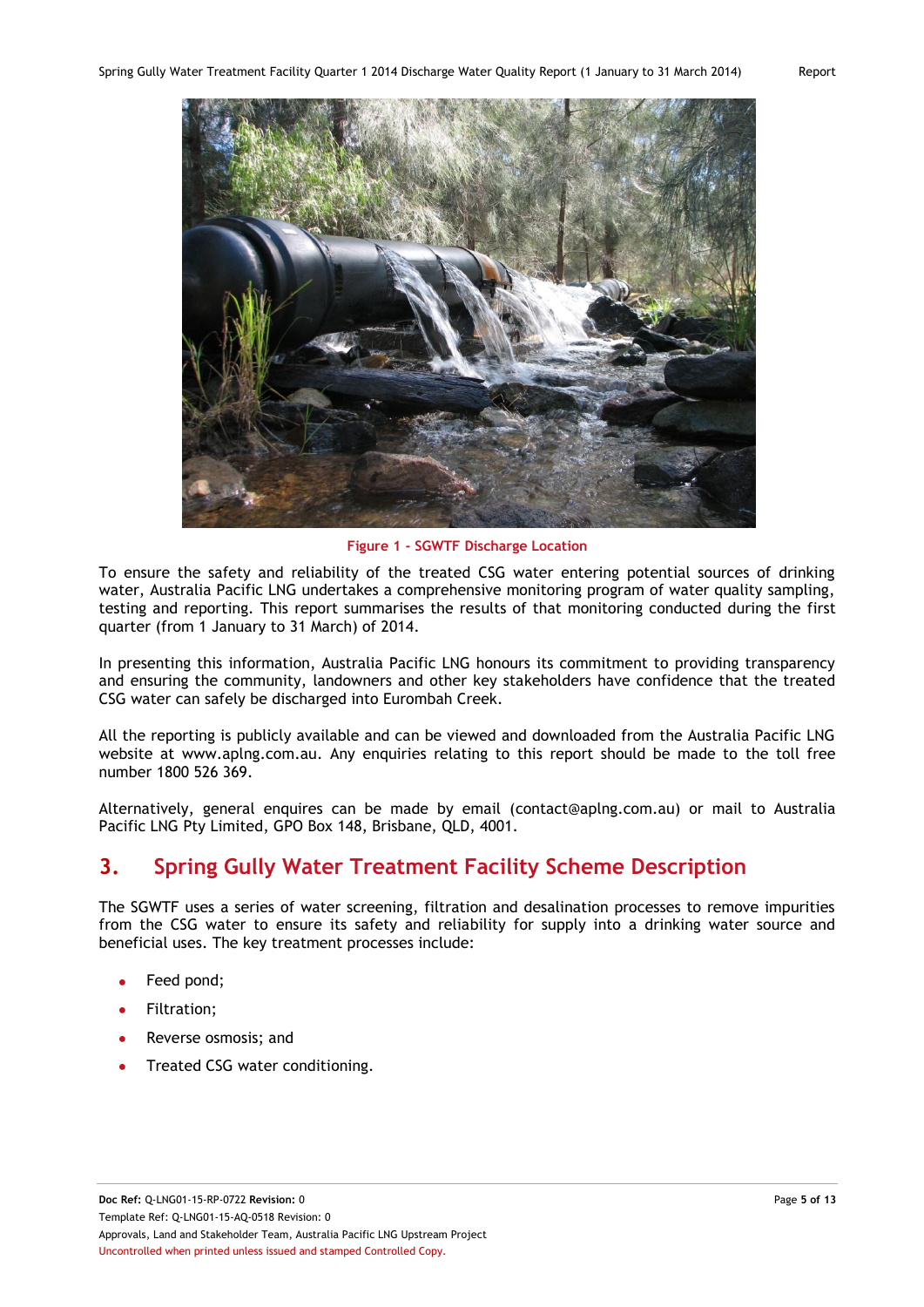



#### <span id="page-5-4"></span><span id="page-5-0"></span>**3.1. Feed Pond**

Untreated CSG water gathered from the gas field is temporarily stored in a feed pond prior to its treatment at the SGWTF. The feed pond holds the untreated CSG water for approximately one to two weeks. This allows the settlement of coarse suspended sediments and provides an opportunity for the untreated CSG water to aerate and oxygenate.

#### <span id="page-5-1"></span>**3.2. Filtration**

The untreated CSG water is then passed through a coarse filter and then a fine filter to remove any particles or suspended sediments that have not settled within the feed pond. A disinfectant commonly used in domestic water treatment facilities is also added after the filtration process to protect the treatment system and membranes used in the following reverse osmosis process.

#### <span id="page-5-2"></span>**3.3. Reverse osmosis**

Reverse osmosis involves passing the untreated CSG water through fine membranes at high pressure. This removes most of the dissolved salts and other trace elements. At this point the water is either transferred to beneficial reuse applications onsite or discharged.

#### <span id="page-5-3"></span>**3.4. Treated CSG water conditioning**

The pH and conductivity of the treated CSG water is continuously monitored to ensure it is safe to use or discharge. When the treated CSG water is discharged to Eurombah Creek, calcium is added. This conditioning is undertaken to ensure a minimum level of this element is present in the water released to Eurombah Creek to protect the environment.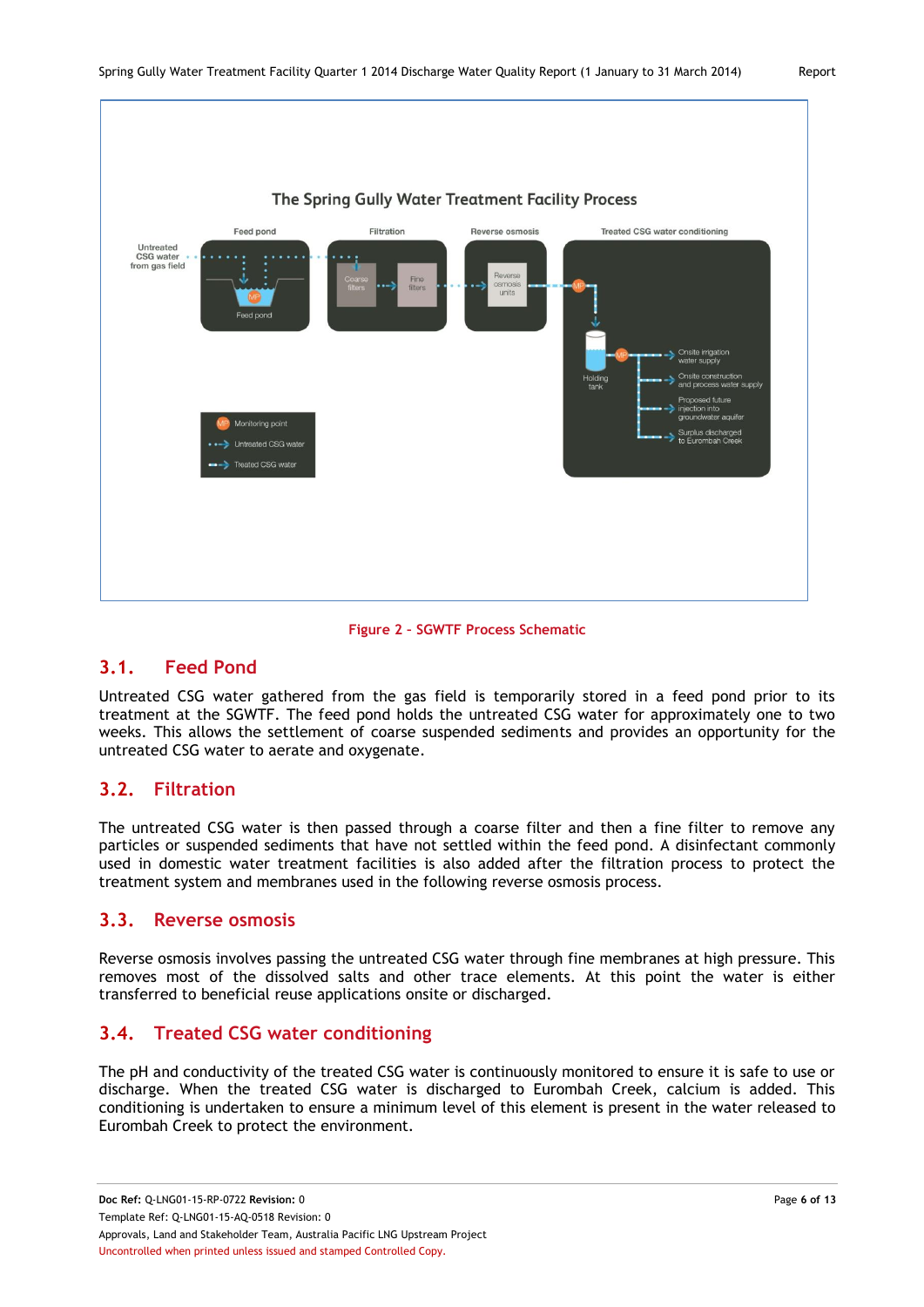## <span id="page-6-0"></span>**4. Approvals, Monitoring and Results**

In order to discharge to Eurombah Creek, Australia Pacific LNG gained approval from the Queensland Government's Department of Environment and Heritage Protection (EHP), formerly known as the Department of Environment and Resource Management (DERM). The approval was granted under two separate pieces of Queensland legislation - the *Environmental Protection Act 1994* and the Act. This report deals with the latter approval.

Regular and comprehensive water quality monitoring is required by the Act*,* now administered by the Queensland Water Supply Regulator (QWSR) to guarantee the ongoing effectiveness of the SGWTF in treating CSG water.

This monitoring includes:

- quarterly external, independent testing of the treated CSG water quality; and
- continuous live monitoring throughout various stages of the SGWTF process to ensure operational performance against the plant's design specifications.

On 31 July 2012, Australia Pacific LNG received an amended exclusion decision under the Act for the discharge of treated CSG water to Eurombah Creek. This exclusion decision recognises that Australia Pacific LNG is not likely to have a material impact on any downstream drinking water supplies.

The content of this quarterly report reflects the reporting requirements outlined within this amended exclusion decision, and the reporting frequency aligns with that outlined in section 274 of the Act.

EHP also approved the use of treated CSG water from the SGWTF for the aquifer injection project trial. The aquifer injection project trial was conducted between the dates of 21 April 2012 and 20 April 2013.

#### <span id="page-6-1"></span>**4.1. Regular External Laboratory Monitoring**

The treated CSG water is sampled on a quarterly basis and sent to independent laboratories for testing. The sampling takes place at the exit from the desalination process immediately prior to discharge.

The samples are tested for a comprehensive range of parameters. This water quality monitoring is undertaken using an industry-wide protocol developed by Standards Australia and EHP. Following these standards ensures the water samples are correctly obtained, stored and transported to allow accurate and representative testing in the laboratory.

The water is tested at a variety of laboratories that are independent of Australia Pacific LNG's operations. Each laboratory is accredited by the National Association of Testing Authorities (NATA).

*"NATA is the authority that provides independent assurance of technical competence through a proven network of best practice industry experts for customers who require confidence in the delivery of their products and services"* – NATA website.

The water quality monitoring results of treated CSG water from the SGWTF is summarised in Table 1. These results showed that four parameters exceeded the Water Quality limits for the sampling event on 26/3/14. These parameters were Barium, Fluoride, Iodide and Benzene. It should be noted that the Benzene result was still below the limit of detection of the laboratory but the detection limit for this sample was raised above the Water Quality Limit due to matrix interferences. This event is discussed further in section 4.3. The complete water quality monitoring results of treated CSG water from the SGWTF is provided in Appendix 1.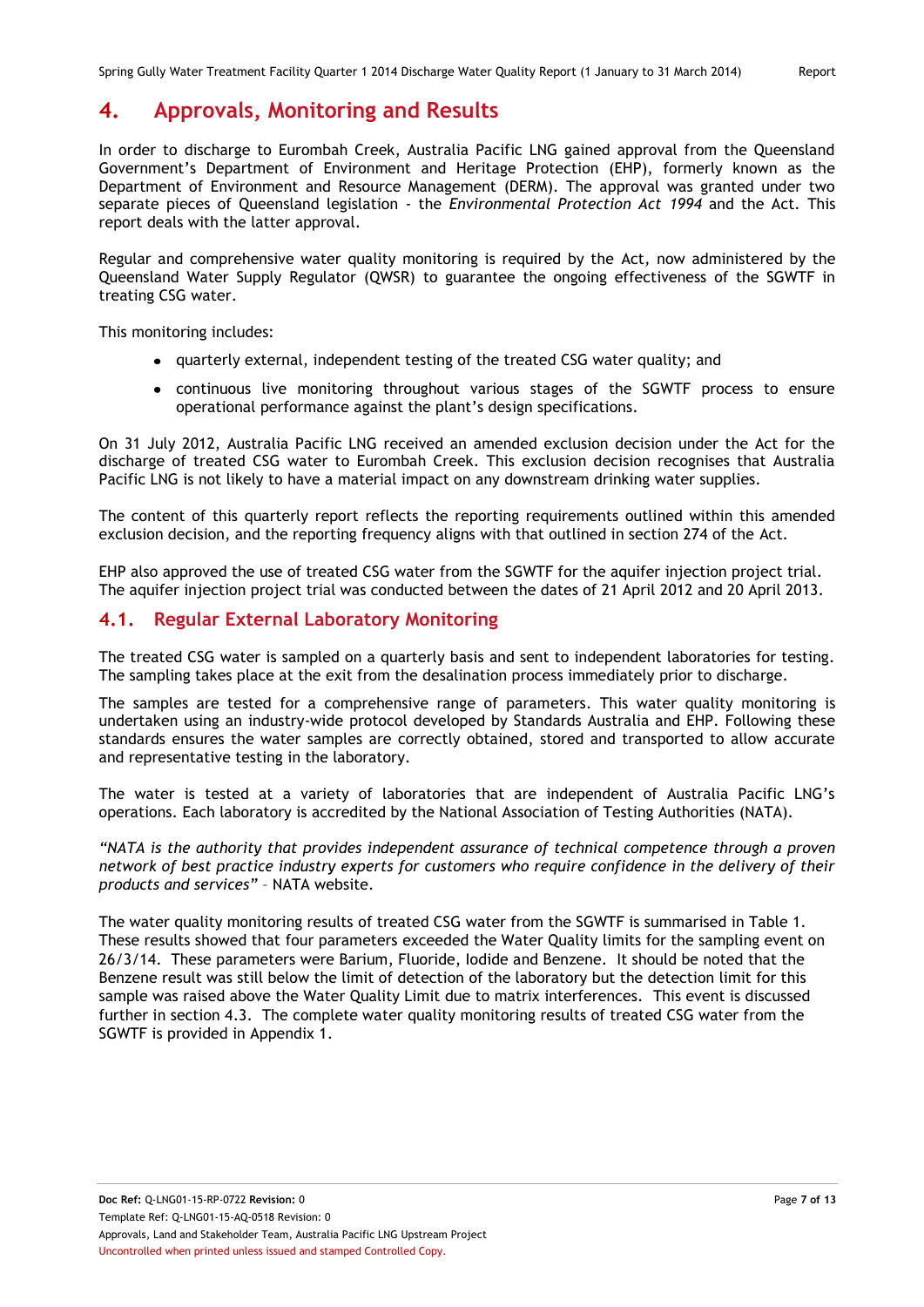#### <span id="page-7-0"></span>**4.2. SGWTF Online Indicator Monitoring**

Water quality indicators such as pH, turbidity and conductivity are monitored by an online monitoring system to provide a real time overview of the performance and integrity of the treatment process within SGWTF.

Should any of these indicators vary from their expected ranges, the onsite use and discharge of water to Eurombah Creek is suspended immediately. No discharge occurs until further investigation, and monitoring and corrections are made to ensure the final water quality is safe. This process ensures the quality of water from the SGWTF is maintained at the highest level possible.

#### <span id="page-7-1"></span>**4.3. Discharge Treated CSG Water Quality**

During the first quarter of 2014, there has been one instance of exceedance of 4 parameters in water quality from the SGWTF. This exceedance was notified to QWSR on 26 March 2014 in accordance with condition 6.10 of the amended exclusion decision. This exceedance was related to a release which occurred during a significant rainfall event.

A detailed investigation was carried out and the findings were reported to QWSR in accordance with condition 6.11 of the amended exclusion decision. The report titled 'QWSR Spring Gully Incident Regulator Report' was submitted to QWSR on 16 April 2014. In summary, the treated CSG water outflowing as per the operating procedure from the treated CSG water pipeline to Eurombah Creek caused a siphoning effect with the overflow discharge pipe from Spring Gully Pond A cell 2. This resulted in untreated CSG water from Pond A entering the treated CSG water pipeline and mixing with the treated CSG water prior to release. Following a detailed investigation, Origin Energy installed a siphon break on the overflow discharge pipe as part of its corrective and preventative actions that have been implemented to prevent recurrence of the incident.

The potential for impact on any downstream drinking water supplies due to this exceedance is considered to be low as it occurred during a period of high rainfall and flow, and hence any exceedance related to the release would have been significantly diluted by the high flow. Sampling and testing of the downstream water 1 hour after cessation of the release showed that the water quality parameters were mostly below the approved limits.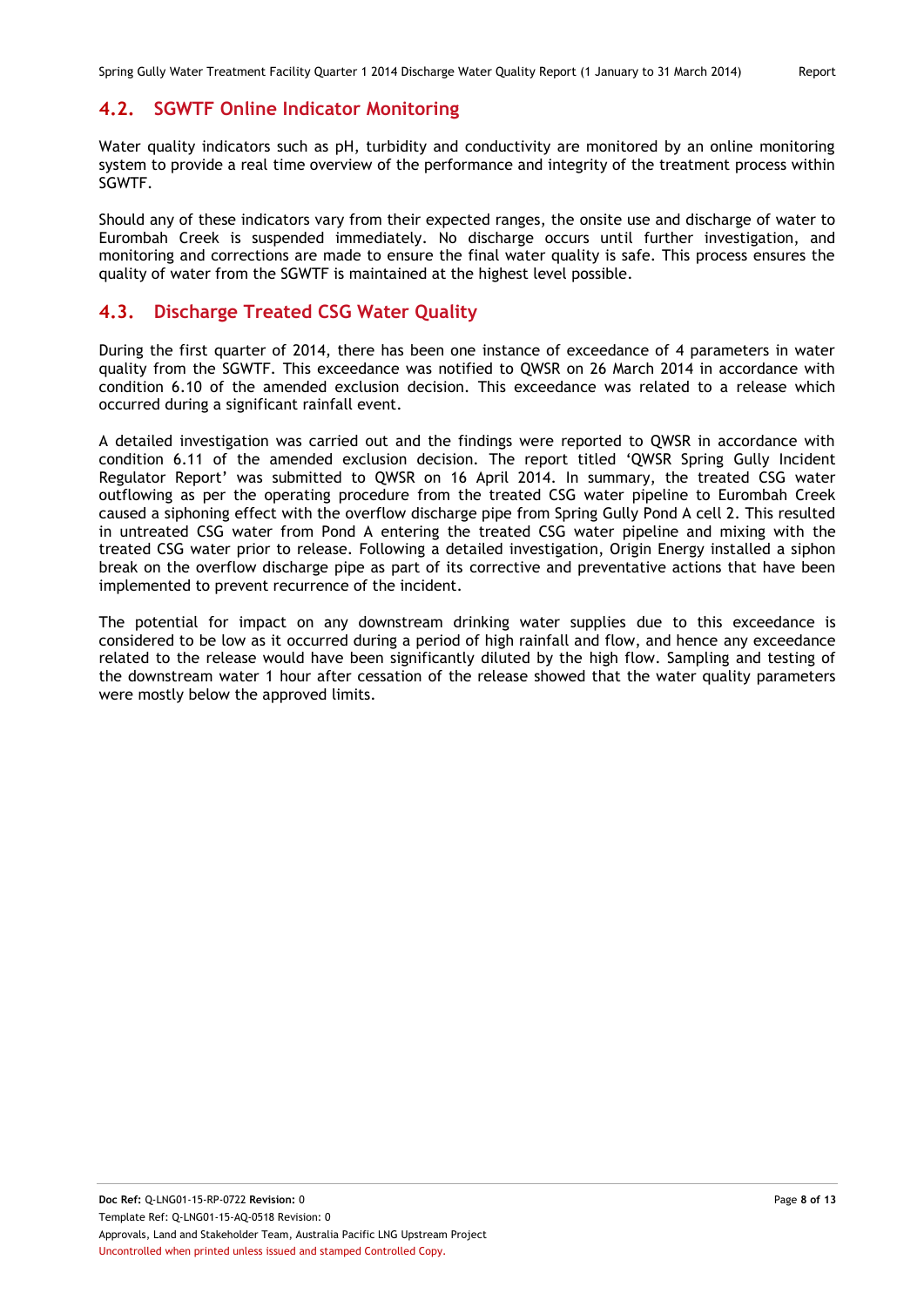|                                                              | Parameter                              | Compliance<br>with Water<br><b>Quality Limit</b> | <b>Water Quality</b><br>Limit | Unit                   | <b>Concentration of</b><br><b>Treated CSG Water</b><br>(prior to discharge) |
|--------------------------------------------------------------|----------------------------------------|--------------------------------------------------|-------------------------------|------------------------|-----------------------------------------------------------------------------|
|                                                              | Benzene                                | $0\%*$                                           | $\mathbf{1}$                  | µg/L                   | $ND**$                                                                      |
| <b>BTEX</b>                                                  | Ethylbenzene                           | 100%                                             | 300                           | µg/L                   | <b>ND</b>                                                                   |
|                                                              | Toluene                                | 100%                                             | 800                           | µg/L                   | <b>ND</b>                                                                   |
|                                                              | Xylene Total                           | 100%                                             | 600                           | µg/L                   | <b>ND</b>                                                                   |
| Endocrine-                                                   | <b>Bisphenol A</b>                     | 100%                                             | 200                           | $\mu\text{g}/\text{L}$ | <b>ND</b>                                                                   |
| <b>Disrupting</b><br><b>Chemicals and</b><br><b>Hormones</b> | Nonylphenol                            | 100%                                             | 500                           | µg/L                   | <b>ND</b>                                                                   |
|                                                              | <b>Bromide</b>                         | 100%                                             | 7000                          | µg/L                   | 3470                                                                        |
| Inorganic<br><b>Compounds</b>                                | Fluoride                               | $0\%*$                                           | 1500                          | µg/L                   | 2940                                                                        |
|                                                              | Iodide                                 | $0\%*$                                           | 500                           | µg/L                   | 988                                                                         |
|                                                              | Aluminium                              | 100%                                             | 200                           | µg/L                   | 22                                                                          |
|                                                              | Barium                                 | $0\% *$                                          | 700                           | $\mu$ g/L              | 1900                                                                        |
|                                                              | Boron                                  | 100%                                             | 4000                          | µg/L                   | 2000                                                                        |
|                                                              | Lead                                   | 100%                                             | 10                            | $\mu$ g/L              | 0.53                                                                        |
| <b>Metals</b>                                                | Manganese                              | 100%                                             | 500                           | µg/L                   | 60                                                                          |
|                                                              | Molybdenum                             | 100%                                             | 50                            | µg/L                   | 0.73                                                                        |
|                                                              | Strontium                              | 100%                                             | 4000                          | µg/L                   | 1600                                                                        |
|                                                              | Vanadium                               | 100%                                             | 50                            | $\mu\text{g}/\text{L}$ | 1.9                                                                         |
|                                                              | Zinc                                   | 100%                                             | 3000                          | µg/L                   | 3.2                                                                         |
| <b>Poly Aromatic</b><br><b>Hydrocarbons</b>                  | PAH (as B(a)P TEF)                     | 100%                                             | 0.01                          | µg/L                   | <b>ND</b>                                                                   |
| Radiological                                                 | Alpha Emitters                         | 100%                                             | 0.5                           | Bq/L                   | 0.048                                                                       |
| <b>Products</b>                                              | <b>Beta Emitters</b>                   | 100%                                             | 0.5                           | Bq/L                   | 0.101                                                                       |
| <b>Total Petroleum</b><br>Hydrocarbons                       | <b>Total Petroleum</b><br>Hydrocarbons | 100%                                             | 200                           | µg/L                   | <b>ND</b>                                                                   |

#### <span id="page-8-0"></span>**Table 1 - Summary of the Characterisation Testing - Showing Detected Maximum Monitoring Results for Treated CSG Water during the first Quarter of 2014**

\* These results are discussed in section 4.3 on page 8

\*\* This result was below the detection limit but the detection limit for this sample was raised above the Water Quality Limit due to matrix interferences.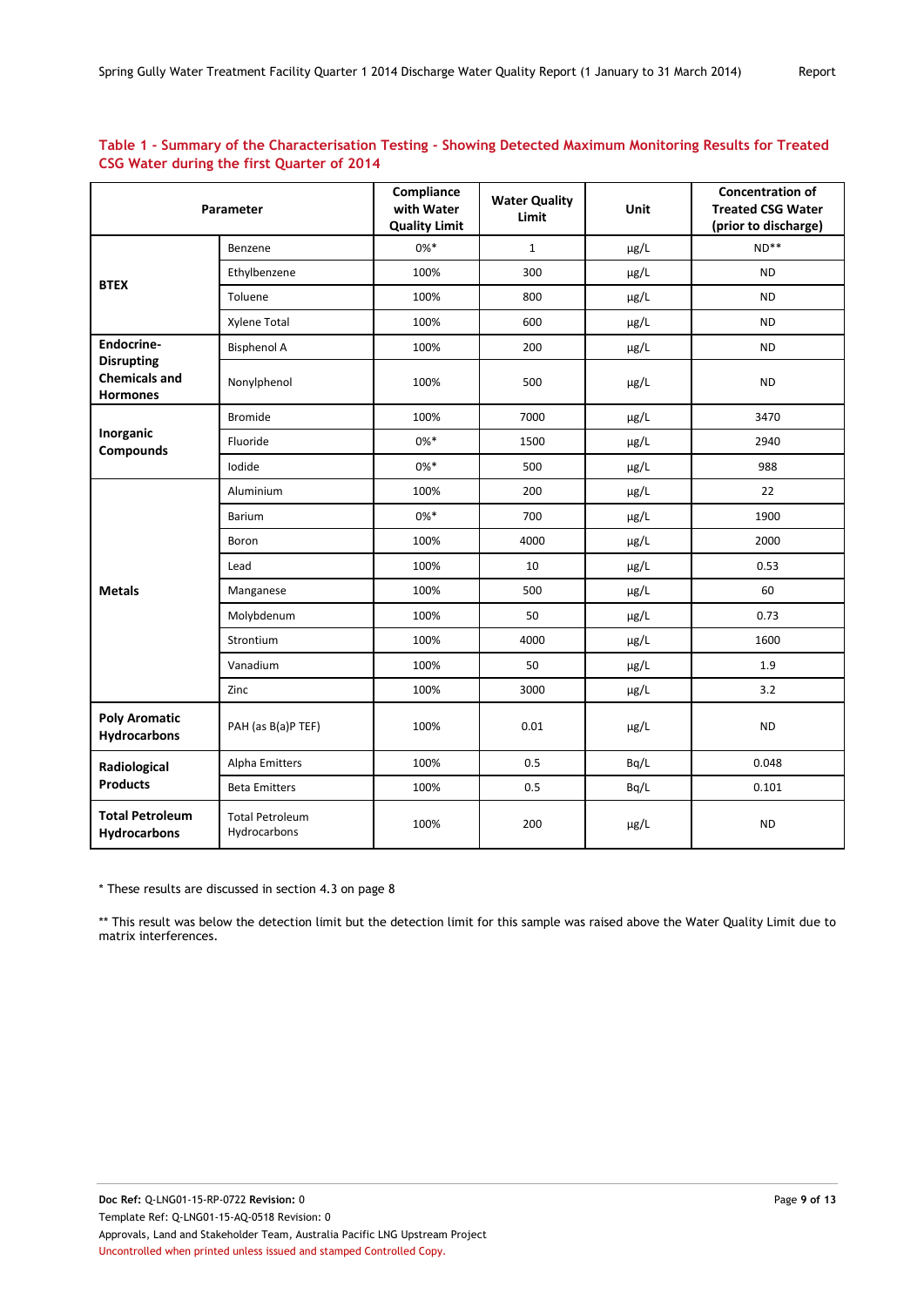# <span id="page-9-0"></span>**Appendix 1: Summary of Weekly Treated CSG Water Quality Monitoring Results**

The following section presents a summary of the quarterly monitoring undertaken on the treated CSG water discharged to Eurombah Creek. The results cover the first quarter of 2014, from 1 January 2014 to 31 March 2014. The water quality monitoring results have been summarised to show the following:

**Parameter** – This lists the public health water quality parameters tested at the point of discharge. An explanation of the parameters is provided in the Glossary.

**Water Quality Limit** – This shows the limits set by QWSR.

**Unit** – This shows the corresponding parameter unit of measurement. It is presented in micro-grams (µg) per litre (L) unless otherwise stated. This unit can also be represented as 'parts per billion' (ppb). Exceptions to this are listed in the reporting tables.

**Maximum Detected Concentration Treated CSG Water** – Shows the maximum concentration recorded for samples taken immediately prior to discharge to Eurombah Creek.

**Sampling Results** – As SGWTF is under an amended exclusion decision, sampling for public health is only required once a quarter. This means that there was no missed sampling in the first quarter of 2014 because if sampling could not be conducted one week it is undertaken the following week.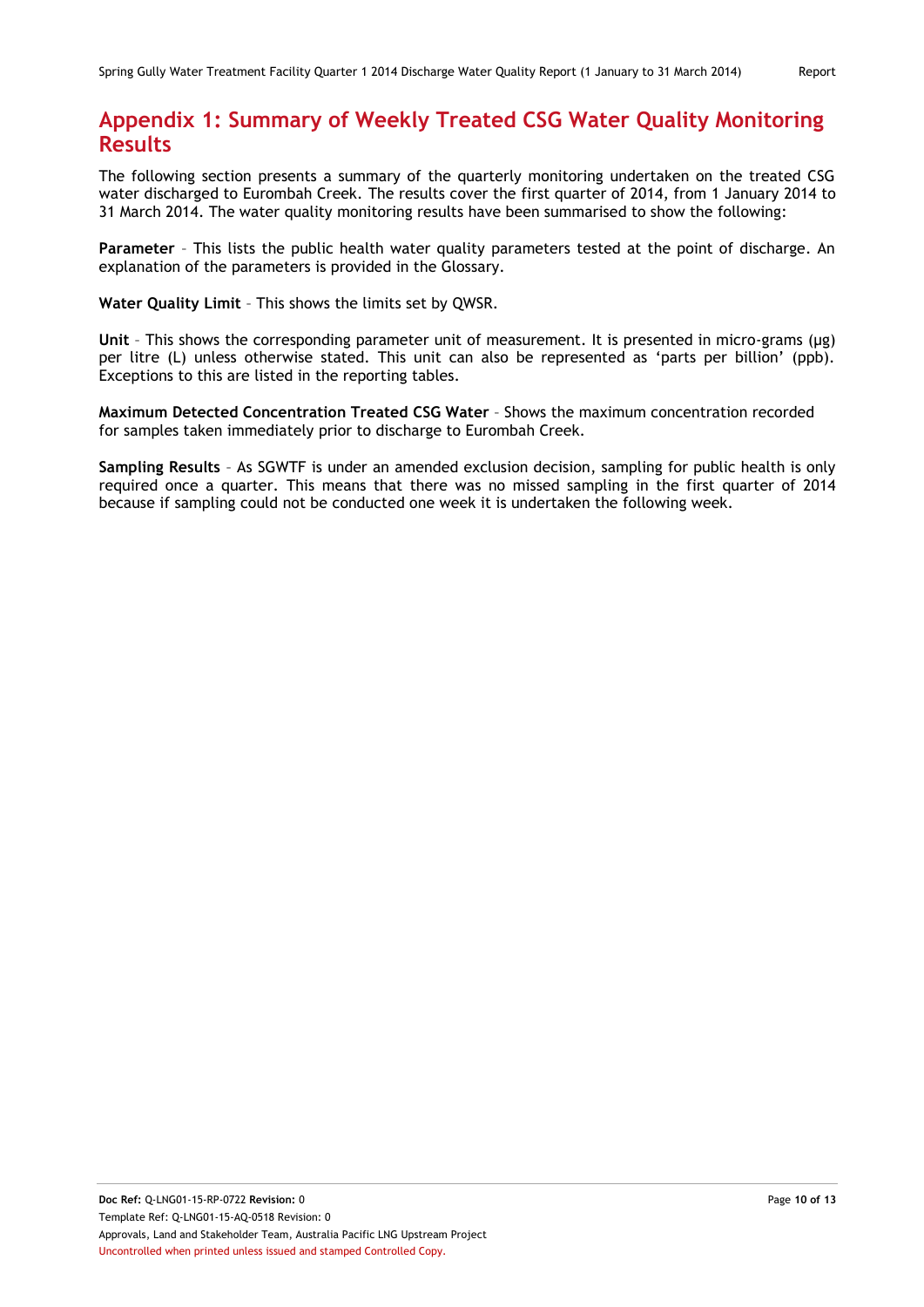|  | Table 2 - Complete Characterisation Testing - Showing Detected Maximum |  |  |
|--|------------------------------------------------------------------------|--|--|
|  |                                                                        |  |  |

<span id="page-10-0"></span>

| Parameter                                           |                              | <b>Water Quality</b><br>Limit | Unit                   | <b>Concentration of Treated</b><br><b>CSG Water (prior to</b><br>discharge) |
|-----------------------------------------------------|------------------------------|-------------------------------|------------------------|-----------------------------------------------------------------------------|
|                                                     | Benzene                      | $\mathbf{1}$                  | $\mu$ g/L              | <b>ND</b>                                                                   |
| <b>BTEX</b>                                         | Ethylbenzene                 | 300                           | µg/L                   | <b>ND</b>                                                                   |
|                                                     | Toluene                      | 800                           | $\mu$ g/L              | <b>ND</b>                                                                   |
|                                                     | Xylene Total                 | 600                           | $\mu$ g/L              | <b>ND</b>                                                                   |
| <b>Endocrine-Disrupting</b><br><b>Chemicals and</b> | <b>Bisphenol A</b>           | 200                           | $\mu$ g/L              | <b>ND</b>                                                                   |
| <b>Hormones</b>                                     | Nonylphenol                  | 500                           | $\mu$ g/L              | <b>ND</b>                                                                   |
|                                                     | <b>Bromide</b>               | 7000                          | µg/L                   | 3470                                                                        |
|                                                     | Cyanide Total                | 80                            | µg/L                   | <b>ND</b>                                                                   |
| <b>Inorganic Compounds</b>                          | Fluoride                     | 1500                          | $\mu$ g/L              | 2940                                                                        |
|                                                     | Iodide                       | 500                           | µg/L                   | 988                                                                         |
|                                                     | Aluminium                    | 200                           | µg/L                   | 22                                                                          |
|                                                     | Antimony                     | $\overline{\mathbf{3}}$       | $\mu$ g/L              | <b>ND</b>                                                                   |
|                                                     | Arsenic                      | $\overline{7}$                | µg/L                   | <b>ND</b>                                                                   |
|                                                     | <b>Barium</b>                | 700                           | µg/L                   | 1900                                                                        |
|                                                     | Boron                        | 4000                          | $\mu$ g/L              | 2000                                                                        |
|                                                     | Cadmium                      | $\overline{2}$                | $\mu$ g/L              | <b>ND</b>                                                                   |
|                                                     | Chromium                     | 50                            | µg/L                   | <b>ND</b>                                                                   |
|                                                     | Copper                       | 2000                          | $\mu$ g/L              | <b>ND</b>                                                                   |
| <b>Metals</b>                                       | Lead                         | 10                            | µg/L                   | 0.53                                                                        |
|                                                     | Manganese                    | 500                           | $\mu$ g/L              | 60                                                                          |
|                                                     | Mercury                      | $\mathbf{1}$                  | $\mu$ g/L              | <b>ND</b>                                                                   |
|                                                     | Molybdenum                   | 50                            | $\mu$ g/L              | 0.73                                                                        |
|                                                     | Nickel                       | 20                            | µg/L                   | <b>ND</b>                                                                   |
|                                                     | Selenium                     | 10                            | $\mu$ g/L              | <b>ND</b>                                                                   |
|                                                     | Silver                       | 100                           | $\mu$ g/L              | <b>ND</b>                                                                   |
|                                                     | Strontium                    | 4000                          | $\mu\text{g}/\text{L}$ | 1600                                                                        |
|                                                     | Vanadium                     | 50                            | µg/L                   | $1.9\,$                                                                     |
|                                                     | Zinc                         | 3000                          | $\mu$ g/L              | $3.2\,$                                                                     |
| <b>Poly Aromatic</b><br><b>Hydrocarbons</b>         | PAH (as B(a)P TEF)           | $0.01\,$                      | $\mu$ g/L              | $\sf ND$                                                                    |
| <b>Radiological Products</b>                        | Alpha Emitters               | 0.5                           | Bq/L                   | 0.048                                                                       |
|                                                     | <b>Beta Emitters</b>         | 0.5                           | Bq/L                   | 0.101                                                                       |
| <b>Total Petroleum</b><br><b>Hydrocarbons</b>       | Total Petroleum Hydrocarbons | 200                           | µg/L                   | $\sf ND$                                                                    |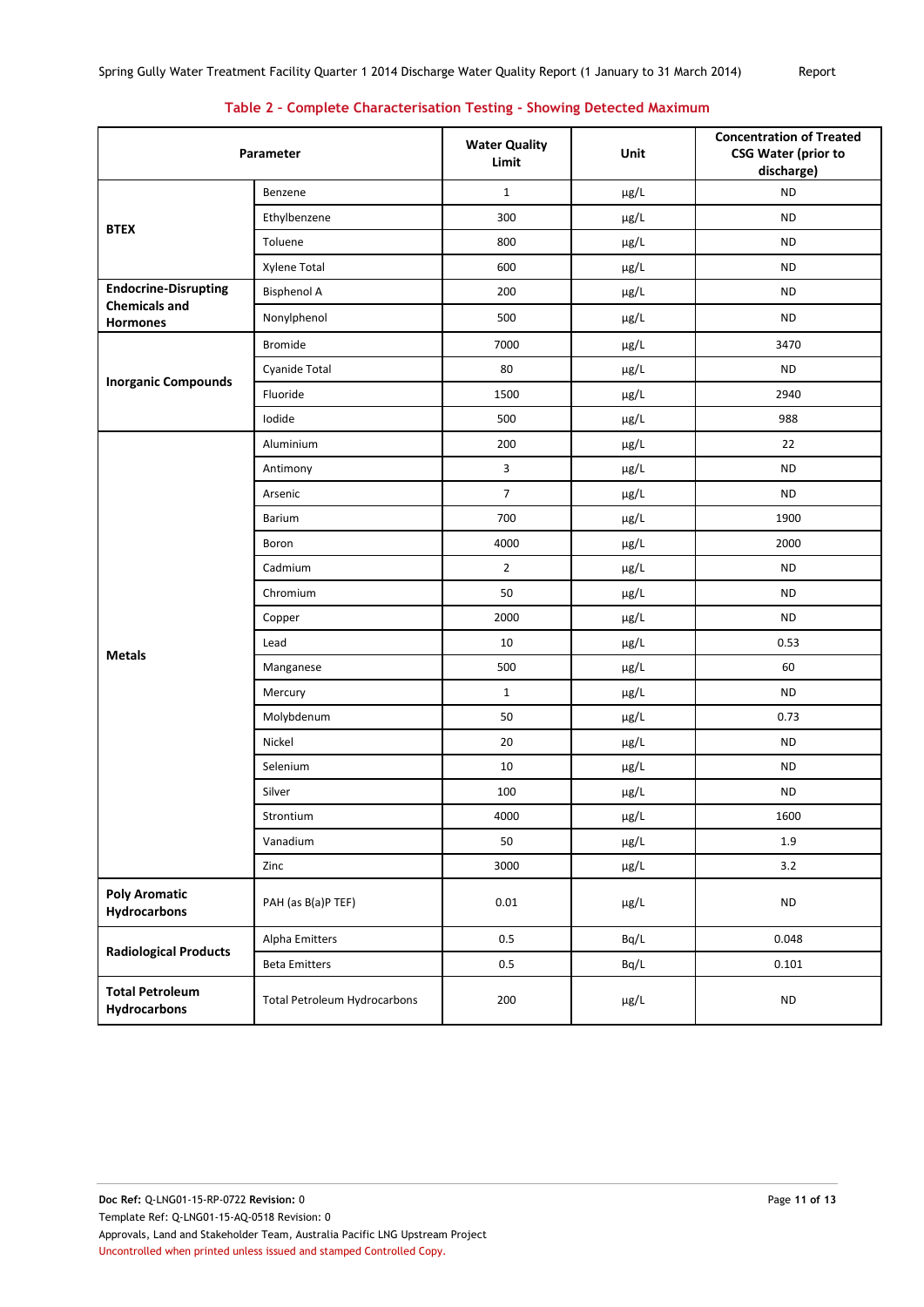# <span id="page-11-0"></span>**Glossary**

The parameters required to be monitored by Australia Pacific LNG by Queensland Water Supply Regulator are in many cases not found within treated CSG water or the water treatment industry. The monitoring undertaken by Australia Pacific LNG is designed to provide a conservative level of assurance to ensure the protection of public health. A brief definition of the sets of parameters contained within the reported information is provided below.

**BTEX** – BTEX is an acronym representing benzene, toluene, ethylbenzene, and xylenes. These are compounds that may be associated with oil and gas production. BTEX are generally not associated with CSG production, although may occur at trace levels.

**Chlorinated Hydrocarbons** – These are organic compounds that may be generated as a by-product of chlorination. They are considered common place in everyday life and can occur naturally, in some animals or as the by-product of fires.

**Disinfection By-products** – Disinfectants are routinely used in water treatment facilities to remove biological contaminants (predominantly algae and bacteria) that may decrease the efficiency and integrity of the water treatment process. Disinfectants may react with naturally-occurring matter to form by-products.

**Endocrine-Disrupting Chemicals (EDCs) and Hormones** – The two relevant compounds include Bisphenol A (BPA) and Nonylphenol. BPA is often associated with moulded plastic. Nonylphenol can be found in commercial detergents.

**Haloacetic acids** – These can be a by-product of drinking water chlorination or chloramination (that is the use of disinfectant). These are routine methods used for disinfection of drinking water to remove bacteria and other microbiological organisms.

**Inorganic Compounds** – These compounds are non-carbon based elements. In terms of drinking water chemistry they include compounds such as ammonia, bromide and fluoride.

**Metals** – These naturally occur in drinking water due to the water passing through metal-enriched rock. Certain metals are essential for life. Also specific metal-based salts, namely calcium, is added to the treated CSG water prior to discharge to the Eurombah Creek to ensure a minimum level is present to protect the environment.

**Nitrosomines** – These compounds are commonly associated with water treatment facilities that utilise choramines for disinfection and include N-Nitrosodiethylamine (NDEA) and N-Nitrosodimethylamine (NDMA).

**Poly Aromatic Hydrocarbons (PAH)** – PAH occur in oil, coal and tar products and may be associated with water extracted from coal seams at low levels. They are naturally occurring and do not readily dissolve in water.

**Total Petroleum Hydrocarbons (TPH)** – TPH is the term given to a mixture of hydrocarbons (compounds that contain hydrogen and carbon) that occur naturally and in oil, coal and tar products. TPH is associated with CSG water at low levels.

**Trihalomethanes** – These include the branch of chemical compounds that may be formed as a byproduct of disinfecting drinking water with chorine or monochloramine.

**Radiological Products** – These occur naturally in drinking water at extremely low concentrations via contact with certain rocks such as granite.